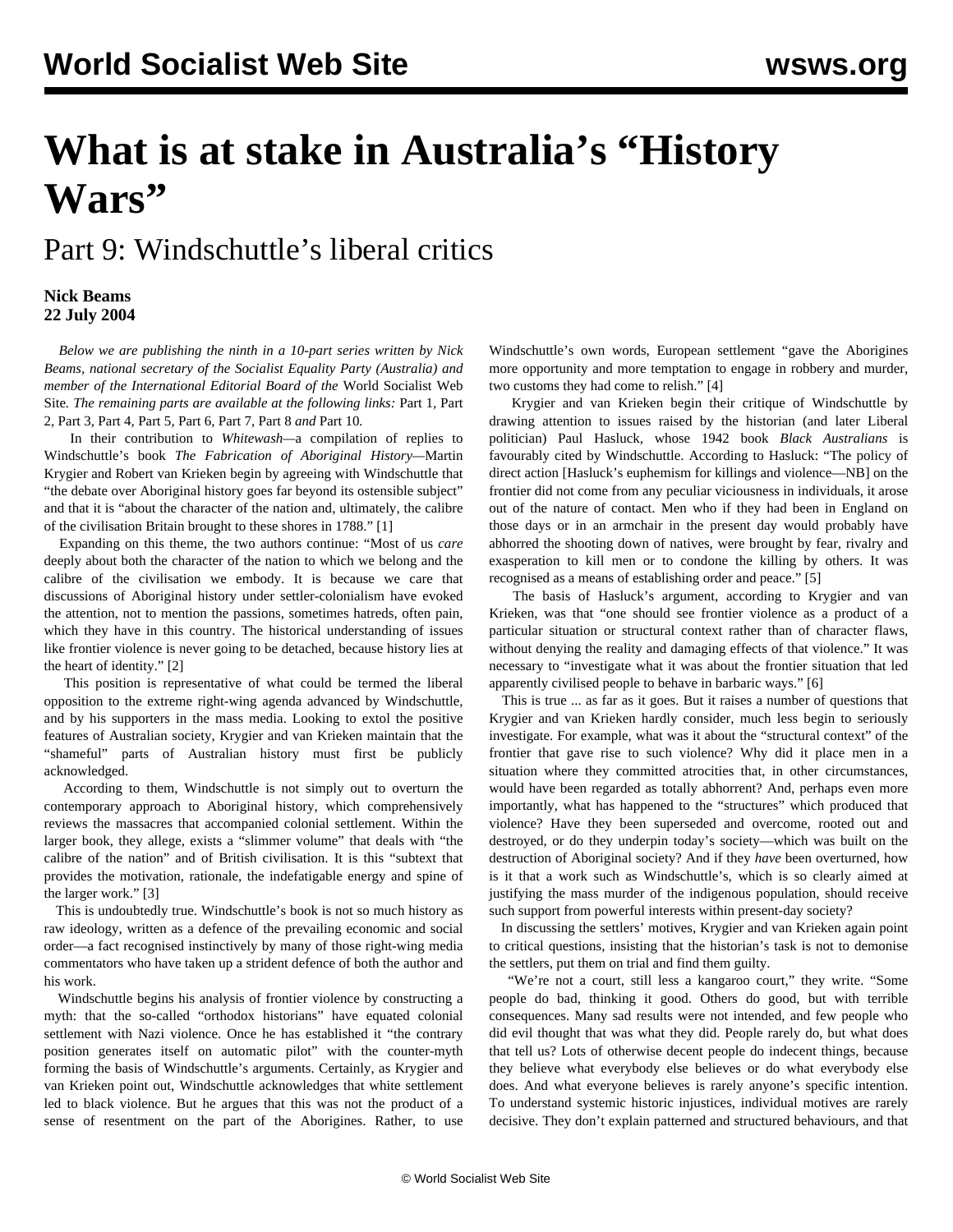is what later generations typically need to understand." [7]

 This is well put. But having laid out the necessity for a materialist understanding of the historical process, by delving into what Frederick Engels called "the motives behind the motives," Krygier and van Krieken immediately turn on to another path, as if fearful of pursuing to their conclusion, the questions they, themselves, have opened up.

 "We are members of a nation," they write, "seeking to come to terms with what our inherited culture made available and our forebears did. Of course, interpretation of the past must exhibit tact and humility, depends on thoughtful, sensitive appraisal of the facts, and should avoid simple allpurpose characterisations of complex matters. And morality is not the only relevant register. Tragedy was almost certainly written into our national history as soon as whites decided to come here, and whatever we did. Nevertheless we did come here and we did some things and not others. We must come to terms with what we did." [8]

 But, as the two writers have already pointed out, such an approach obscures the essential questions. The real task is not to "come to terms with what we did" but to show how it was that the very structure of colonial-capitalist society led to the devastation of the Aboriginal population. And if that devastation continues, as it clearly does—albeit in other forms—then the structures of present-day society must also be probed.

#### **Where responsibility lies**

 Maintaining that "we" somehow bear a responsibility for the past is part of a definite political outlook. This is well illustrated in Keating's now famous Redfern Park speech, delivered on December 10, 1992, to launch the Year of the World's Indigenous People.

 The starting point for overcoming the problems besetting the "first Australians", Keating declared, was an "act of recognition." "Recognition that it was we who did the dispossessing. We took the traditional land and smashed the traditional way of life. We brought the diseases. The alcohol. We committed the murders. We took the children from their mothers. We practised discrimination and exclusion. It was our ignorance and our prejudice. And our failure to imagine these things being done to us."

 Keating's speech encapsulates the classic liberal response to the destruction of Aboriginal society: recognition, on the one hand, that terrible crimes were committed, while, on the other, avoidance of any concrete examination of where real responsibility actually lies. It is simply a matter of "our" "failure of imagination".

 The political content of Keating's speech can be thrown into relief by allowing ourselves to imagine a very different one. Rather than insisting "we" were to blame, consider the impact of a speech which explained that the murder, dispossession, rape, poisonings and other terrible tragedies that befell the Aboriginal people were the inevitable outcome of the introduction of a social order based on private ownership— starting with the exclusive, private, ownership of land. Such an approach would bring to light the real—that is, the essential—history of Aboriginal dispossession and its relationship to the global spread of the capitalist mode of production. It would demonstrate that a mode of production accompanied by such violence at its birth would act with equal ruthlessness to maintain its existence. It would make clear that while the perpetrators of the violence in colonial times had long since passed away, the economic system that gave rise to those crimes still continues—and will be responsible for even greater crimes in the future. It would establish a profound connection between the dispossession of the Aboriginal people and all the social ills afflicting today's society—the wars of conquest, renewed colonial oppression, attacks on living standards, the systematic impoverishment of millions—as well as the continued oppression of Australia's Aboriginal population.

 This, the liberal critics cannot do—even though they acknowledge that "structural" factors are at work. To examine Aboriginal dispossession in these terms would oblige them to start to question the very social relations

of capitalism on which they rest, and whose continuation they support. At the same time they feel the need to acknowledge the crimes of the past. Hence the modus operandi employed by Keating— acknowledgement of the tragedies while obscuring the essential historical, and contemporary, political issues that they raise.

#### **Aboriginal society and the "rule of law"**

 Krygier and van Krieken return to the structural foundation of Aboriginal dispossession in their discussion of the "rule of law" that accompanied colonial settlement. Windschuttle, they point out, considers that it is enough to cite the colonial governors' commitment to the rule of law to assume that Aborigines were safeguarded by it.

 But even when they disposed of that fiction, troubling issues remain. "Most unsettling for ardent adherents to the rule of law, among them ourselves, is that it is hard to see how a will more concerned to bring the rule of law could have done much to alter the tragedy that became the Aboriginal story in our country. Indeed, in the context of early colonialism, and even more in the light of the relative impotence of the imposed law for much of the century, talk of the rule of law could serve to justify, mythologise and may well have blinded the perpetrators to the horror of relationships of domination and exploitation out of which, systematically and unavoidably, there could only be one set of winners. Again, this is a systemic problem, not necessarily a problem of anyone's will." [9]

 Here again, Krygier and van Krieken stop right at the point where the analysis needs to begin. What was it about the law that would have signified—even if there had been a concerted will to ensure its application—a continuation of the horrors of domination and exploitation of the indigenous population? The answer is to be found in the nature of the law itself. The rule of law meant the establishment of capitalist property relations and the sweeping away of the existing pre-capitalist society. The Aborigines did not have private ownership of land, and they found it completely unnatural to be excluded from its use. Colonial society, however, was based on different foundations—private ownership of land, which meant the exclusion of others from its use.

 The destruction of Aboriginal society did not take place in *contradiction* to the rule of law, but arose out of its very *application*. It was in the collision of the colonial-settler society with the Aborigines' huntergatherer society that the inherent logic of the new social relations was revealed. The expropriation of land as private, that is, exclusive, property was bound up with the extension of pastoral industry. Those who stood in its way had to be cleared away like the trees or wild animals.

 This fact is the source of the extreme contemporary sensitivity to accounts of the history of Aboriginal extermination.

 The controversy is not about "guilt" or "saying sorry" or "reconciliation". It arises because recognition of what actually took place leads organically to questions about the economic and social system that gave rise to it—not only in the past but today as well. That is why the most vociferous supporters of Windschuttle are to be found among the strongest advocates of the "free market." They sense, rightly, that in defending the colonial-settler society of the past they are defending the present social order.

#### **A global process**

 The violent dispossession of the Aboriginal people which formed the foundation of colonial-settler society and ultimately the Australian nationstate—is deeply troubling for liberals, like Krygier and van Krieken, who seek to construct a more progressive form of national culture and identity.

 In his Boyer lectures of 1997, Krygier wrote: "If we feel no pride in our country, and have done nothing wrong ourselves, we might feel untouched by the wrongs committed by our forebears and compatriots. But that level of rootless indifference is uncommon. If we feel any pride in our country for anything we did not do personally—as do all those who cheer an Australian Ashes victory or feel proud of the many beauties and